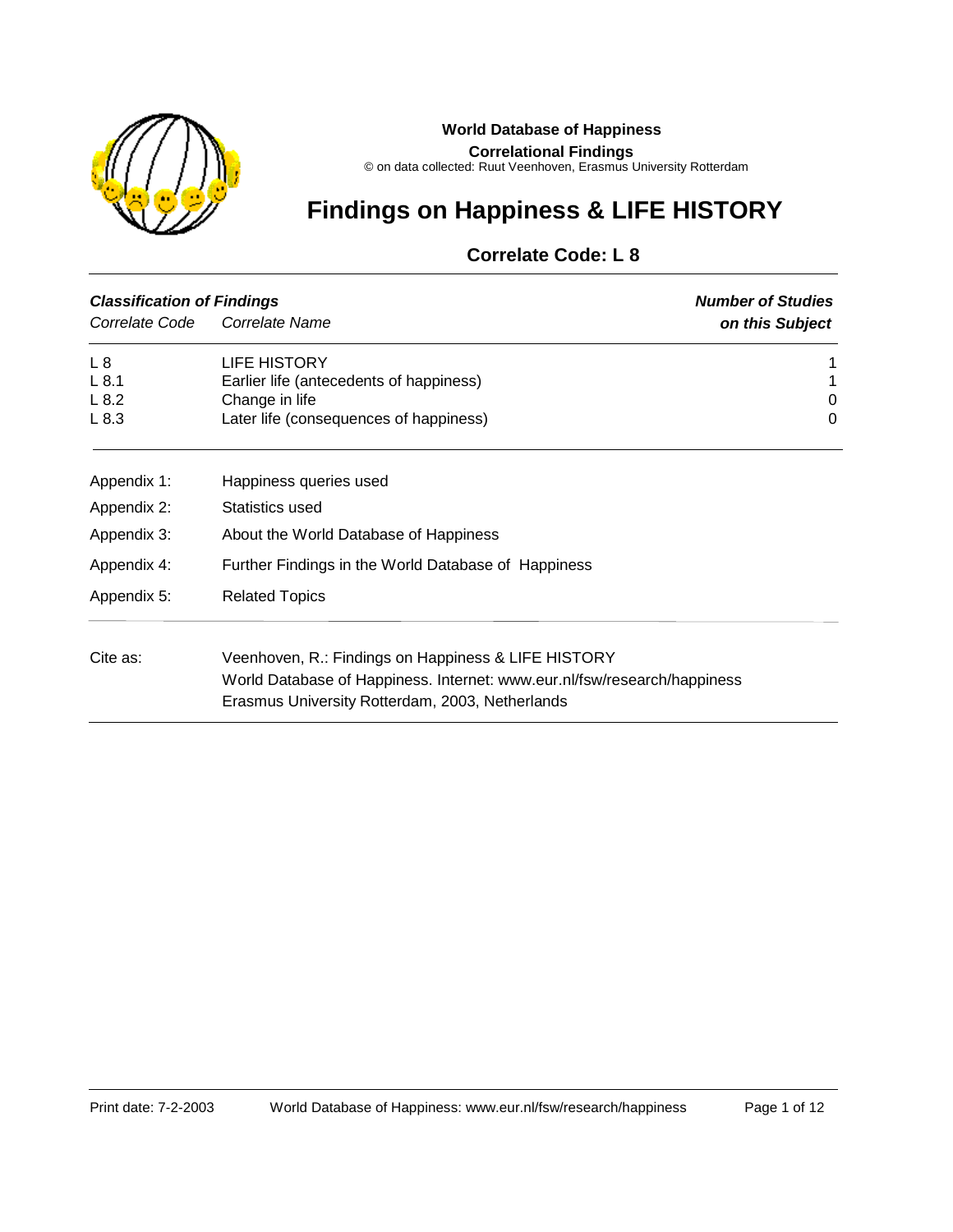Findings on Happiness & LIFE HISTORY **Contract Contract Contract Contract Contract Code:** L 8

| <b>Study</b>  | <b>DANNE 2001</b>                                                                                                                                                                                                                                           | Page in Report: | 810:809 |
|---------------|-------------------------------------------------------------------------------------------------------------------------------------------------------------------------------------------------------------------------------------------------------------|-----------------|---------|
| Reported in:  | Danner, D.D., Snowdon, D.A., Friesen, W.V.<br>Positive Emotions in Early Life and Longevity: Findings from the Nun Study<br>Journal of Personality and Social Psychology, 2001, Vol.80, No.5 p.804-813<br>ISSN:0022-3514 American Psychological Association |                 |         |
| Population:   | Nuns who lived in cloister since early adulthood. Followed into old age, USA, 1993                                                                                                                                                                          |                 |         |
| Sample:       | Non-probability chunk sample                                                                                                                                                                                                                                |                 |         |
| Non-Response: | 17%                                                                                                                                                                                                                                                         |                 |         |
| N:            | 180                                                                                                                                                                                                                                                         |                 |         |

### **Measured Correlate**

| Class:                  | LIFE HISTORY Code: L 8                |
|-------------------------|---------------------------------------|
| Measurement:            | 1. Died before 1993<br>2. Still alive |
| Measured Values:        | N: 1:23; II:30; III:13; IV:10         |
| <b>Error Estimates:</b> |                                       |
| Remarks:                | Mortality was of all causes.          |

# **Observed Relation with Happiness**

| <b>Happiness Query</b>      | <b>Statistics</b>   | Remarks                                                                                                                                 |
|-----------------------------|---------------------|-----------------------------------------------------------------------------------------------------------------------------------------|
| $A-ASA/h/cr/n/100/a$ D%=-34 |                     | quartiles positive words<br>$I(few)$ I Mortality was bet all causes. $V(most)$<br>% died: 55<br>59<br>33                                |
| $A-ASA/h/cr/n/100/b$ D%=-30 |                     | quartiles positive sentences<br>IV(most)<br>$\mathsf{I}(\mathsf{few})$ $\mathsf{II}$ $\mathsf{III}$<br>% died:<br>.54<br>58<br>35<br>24 |
|                             | $B = -1.4$<br>p<.00 | B controled for age and education<br>B denotes percent died per percent positive<br>sentences in autobiography                          |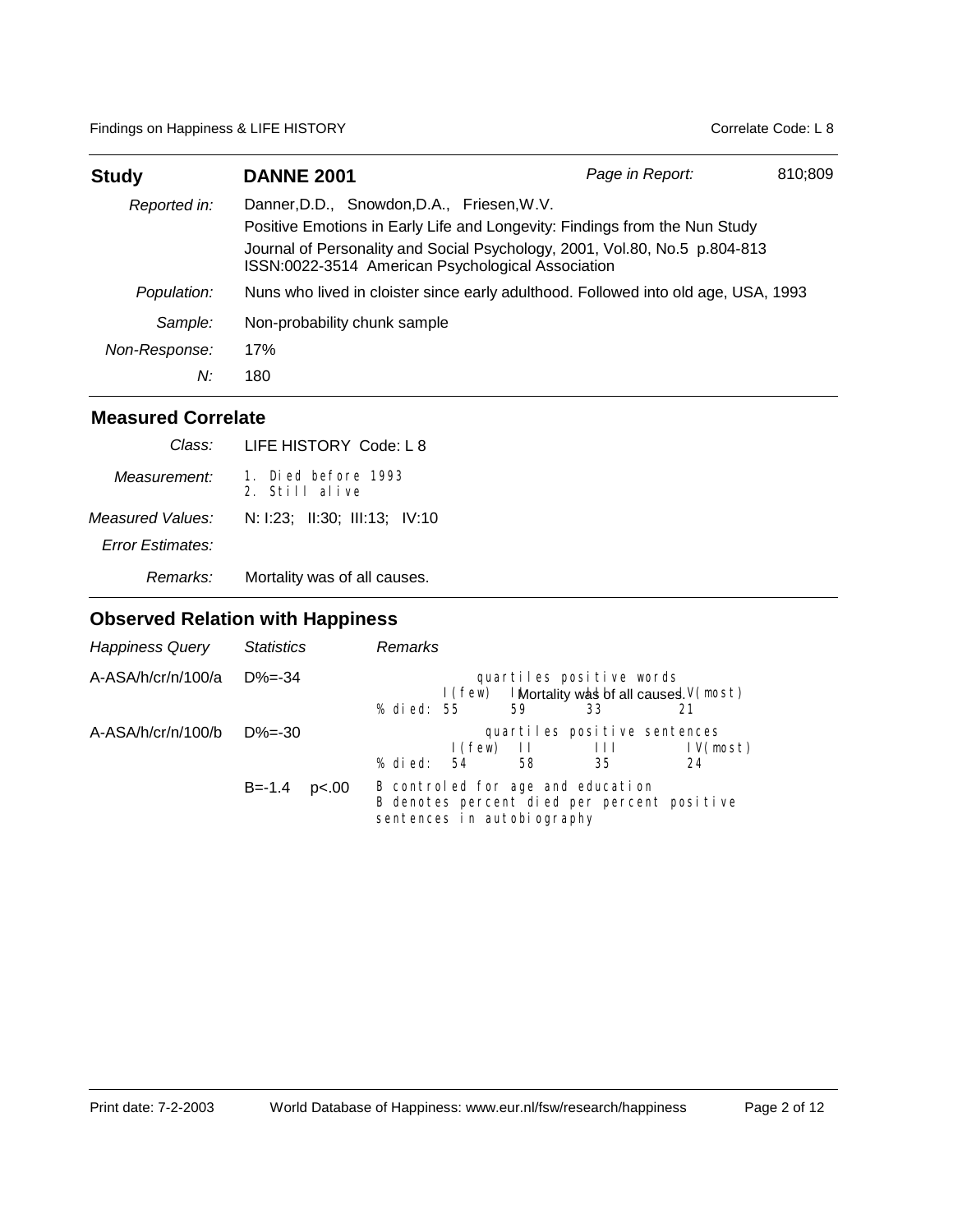| <b>Study</b>  | <b>CHIRI 1982</b>                                                                                                               | Page in Report: | 23 |
|---------------|---------------------------------------------------------------------------------------------------------------------------------|-----------------|----|
| Reported in:  | Chiriboga, D.A.<br>Consistency in adult functioning: The influence of social stress<br>Ageing and Society, vol.2 part 1, p.7-29 |                 |    |
| Population:   | People in transition followed 4 years, metropolis, USA, 1969-1980                                                               |                 |    |
| Sample:       |                                                                                                                                 |                 |    |
| Non-Response: | Attrition after 11<br>years 24%                                                                                                 |                 |    |
| N:            | 163 (in<br>1969:216)                                                                                                            |                 |    |

#### **Measured Correlate**

| Class:           | Earlier life (antecedents of happiness) Code: L 8.1                                                                                                                                                                                                                                                                                                                                                                                                                                                                                                                                                                                  |
|------------------|--------------------------------------------------------------------------------------------------------------------------------------------------------------------------------------------------------------------------------------------------------------------------------------------------------------------------------------------------------------------------------------------------------------------------------------------------------------------------------------------------------------------------------------------------------------------------------------------------------------------------------------|
| Measurement:     | Set 1: Earlier demographic characteristics (11 years ago T5:1969)<br>1 Stage of life<br>2 Religious participation<br>3 Income<br>4 Socioeconomic status<br>Set 2: Earlier psychosocial characteristics (11 years ago T5:1969)<br>5: Psychiatric symptoms<br>6: Happiness<br>7: Self criticism<br>8: Future extension<br>9: Number of drs visits<br>10: Activity scope<br>Set 3: Earlier stress (6 years ago<br>T3: 1974<br>11: Negative events<br>12: Positive events<br>13: Transitional status<br>T4: 1976)<br>Set 4: Earlier stress (4 years ago<br>14: Negative events<br>15: Positive events<br>Set 5: Current stress (T5:1980) |
|                  | 16: Positive events<br>17: Negative events                                                                                                                                                                                                                                                                                                                                                                                                                                                                                                                                                                                           |
| Measured Values: |                                                                                                                                                                                                                                                                                                                                                                                                                                                                                                                                                                                                                                      |

*Error Estimates:*

*Remarks:*

### **Observed Relation with Happiness**

| Happiness Query  | Statistics | Remarks |                |                 |                        |                 |
|------------------|------------|---------|----------------|-----------------|------------------------|-----------------|
| O-HL/c/sq/v/3/cb | $R^2=$     |         | Mal e<br>$R^2$ | Ra <sup>2</sup> | Female<br>$R^2$ $Ra^2$ |                 |
|                  |            | set 1   | . 09           | . 03            | . 06                   | 00 <sub>1</sub> |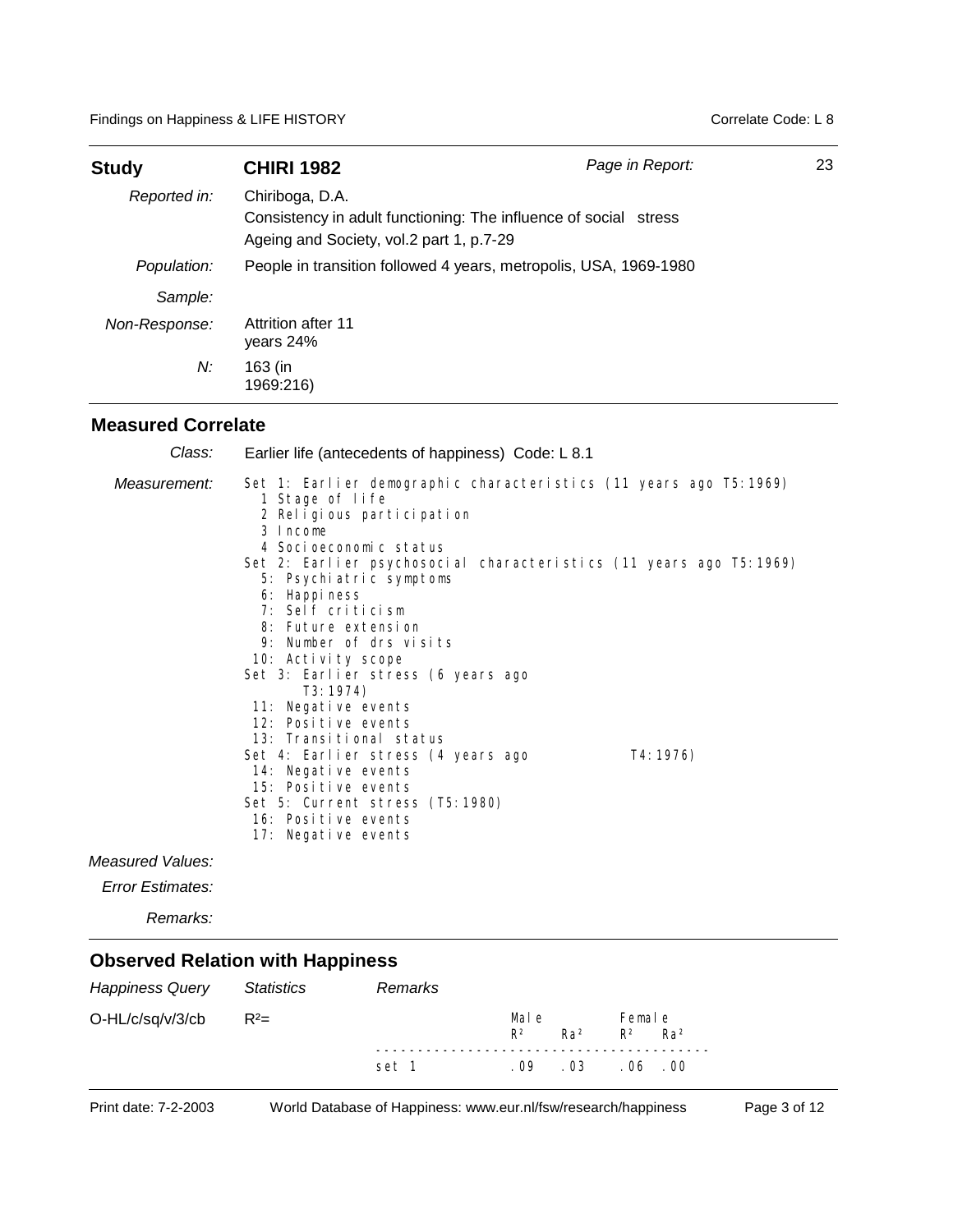| set 1+2         |      | .23.09     | . 26. . 15      |  |
|-----------------|------|------------|-----------------|--|
| set 1+2+3       | . 28 | .10        | $.32 \quad .19$ |  |
| $set 1+2+3+4$   |      | $-31 - 10$ | . 36. . 20      |  |
| $set 1+2+3+4+5$ | 45   | $-25$      | .50.35          |  |

\_\_\_\_\_\_\_\_\_\_\_\_\_\_\_\_\_\_\_\_\_\_\_\_\_\_\_\_\_\_\_\_\_\_\_\_\_\_\_\_

Happiness assessed at T5(1980)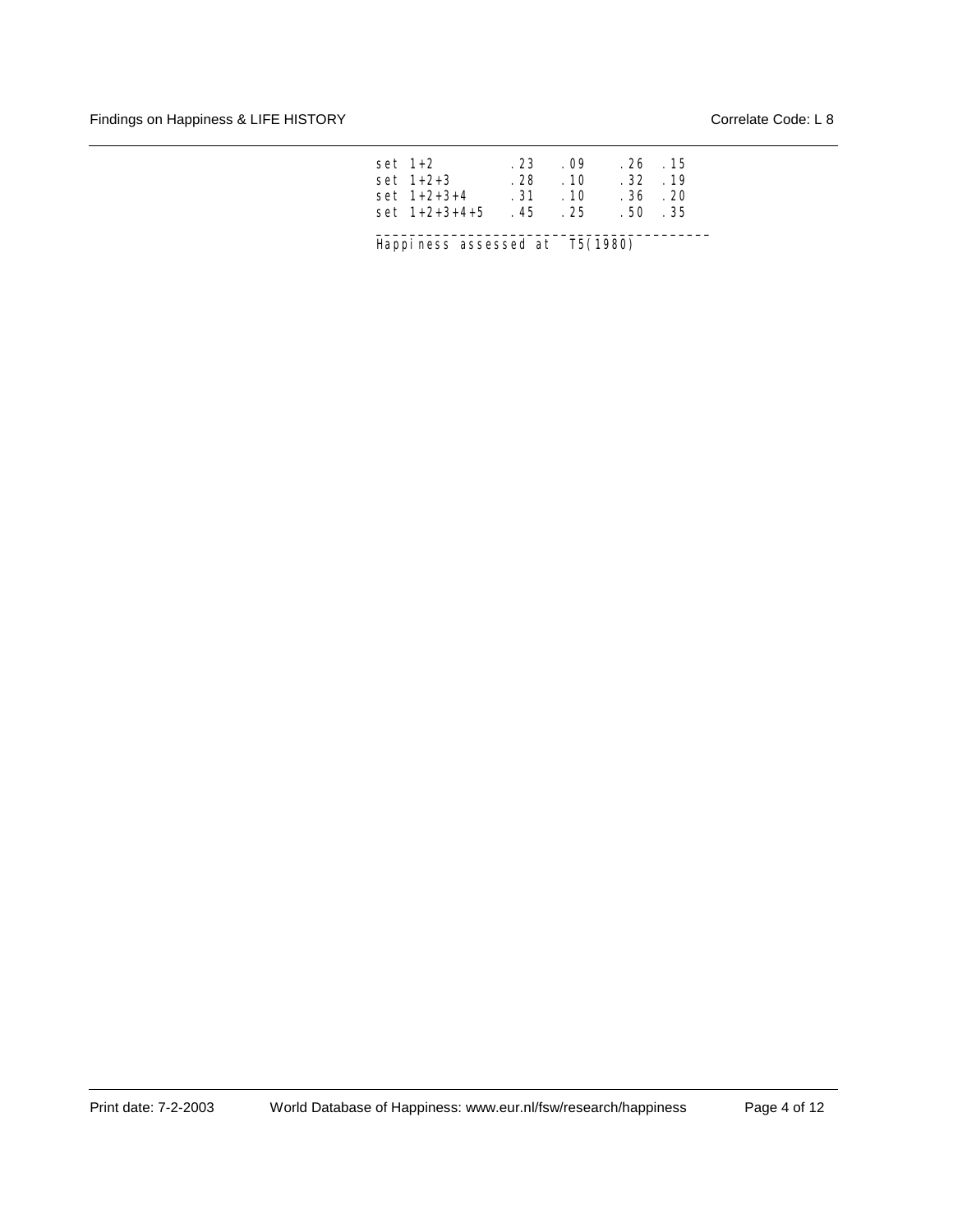| Appviivia i<br>Happiness Query Code Full Text | addito on napphicos asca in reported otaqics                                                                                                                                                                                                                                                                                                                                                                                  |
|-----------------------------------------------|-------------------------------------------------------------------------------------------------------------------------------------------------------------------------------------------------------------------------------------------------------------------------------------------------------------------------------------------------------------------------------------------------------------------------------|
| $A-ASA/h/cr/n/100/a$                          | Number of positive emotion words in autobiography                                                                                                                                                                                                                                                                                                                                                                             |
|                                               | Content analysis by count of words/phrases that reflected an emotional<br>experience as either positive, neutral or negative.<br>Coders were instructed not to code possible elicitors of emotion (such as death of<br>a relative) but only the words that describe the emotion that was experienced.<br>They were also instructed not to code words like good or bad, if these did not<br>describe an emotional experienced. |
| $A-ASA/h/cr/n/100/b$                          | Number of positive emotion sentences in autobiography                                                                                                                                                                                                                                                                                                                                                                         |
|                                               | Content analysis by count of sentences that reflected an emotional experience as<br>either positive, neutral or negative.<br>Coders were instructed not to code possible elicitors of emotion (such as death of<br>a relative) but only the words that describe the emotion that was experienced.<br>They were also instructed not to code words like good or bad, if these did not<br>describe an emotional experienced.     |
| O-HL/c/sq/v/3/cb                              | Selfreport on single question:<br>"In general, how happy are you these days ?"<br>3 very happy<br>2 pretty happy<br>1 not too happy                                                                                                                                                                                                                                                                                           |

# *Appendix 1 Queries on Happiness used in reported Studies*

On the web you will find an overview of valid queries on happiness and an explanation of the classification used. Go to: www.eur.nl/fsw/research/happiness/hap\_quer/hqi\_fp.htm. This is the introductary text to the Catalog of Happiness Queries.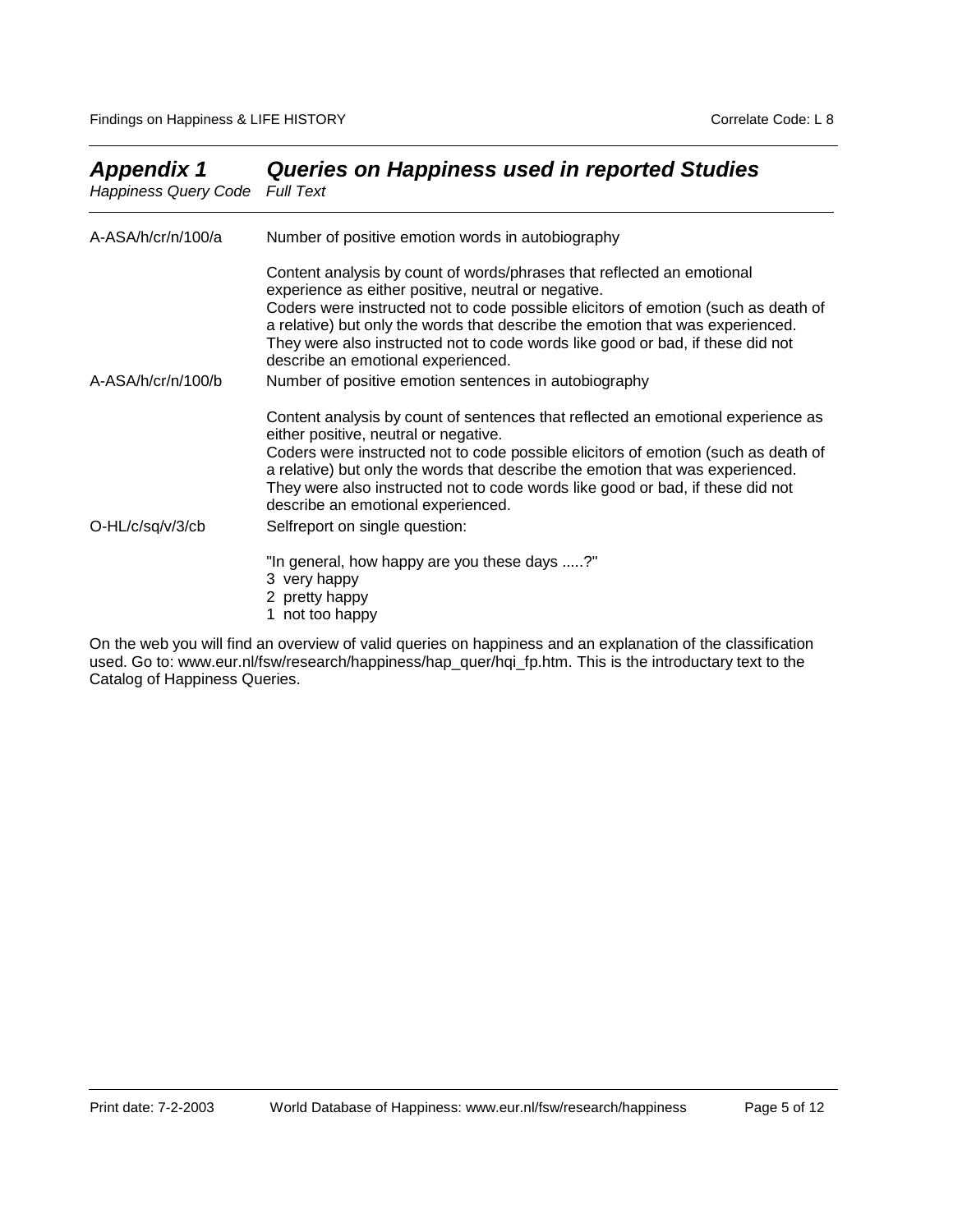| Symbol         | Explanation                                                                                                                                                                                                                                                                                                                                                                                                                                                                                                     |
|----------------|-----------------------------------------------------------------------------------------------------------------------------------------------------------------------------------------------------------------------------------------------------------------------------------------------------------------------------------------------------------------------------------------------------------------------------------------------------------------------------------------------------------------|
| B              | REGRESSION COEFFICIENT (non-standardized)<br>Type: test statistic<br>Measurement level: Correlate: metric, Happiness: metric<br>Theoretical range: unlimited                                                                                                                                                                                                                                                                                                                                                    |
| D%             | Meaning:<br>$B > 0$ « a higher correlate level corresponds with, on an average, higher happiness<br>rating.<br>$B < 0$ « a higher correlate level corresponds with, on an average, lower happiness<br>rating.<br>$B = 0$ « not any correlation with the relevant correlate.<br>DIFFERENCE in PERCENTAGES<br>Type: descriptive statistic only.<br>Measurement level: Correlate level: dichotomous, but nominal or ordinal theoretically<br>possible as well. Happiness level: dichotomous<br>Range: [-100; +100] |
| R <sup>2</sup> | Meaning: the difference of the percentages happy people at two correlate levels.<br><b>COEFFICIENT of DETERMINATION</b><br>Type: test statistic<br>Measurement level: Correlates: all metric, Happiness: metric<br>Range: [0; 1]                                                                                                                                                                                                                                                                                |
|                | Meaning:<br>$R^2 = 0$ « no influence of any correlate in this study has been established.<br>$R^2 = 1$ « the correlates determine the happiness completely.                                                                                                                                                                                                                                                                                                                                                     |
|                | On the web you will find a text explaining the statistics used in more detail. Go to:                                                                                                                                                                                                                                                                                                                                                                                                                           |

# *Appendix 2 Statistics used in reported studies*

On the web you will find a text explaining the statistics used in more detail. Go to: www.eur.nl/fsw/research/happiness/hap\_cor/cor\_fp.htm. This is the introductory text to the Catalog of Correlational Findings. An overview of all statistics is in chapter 4.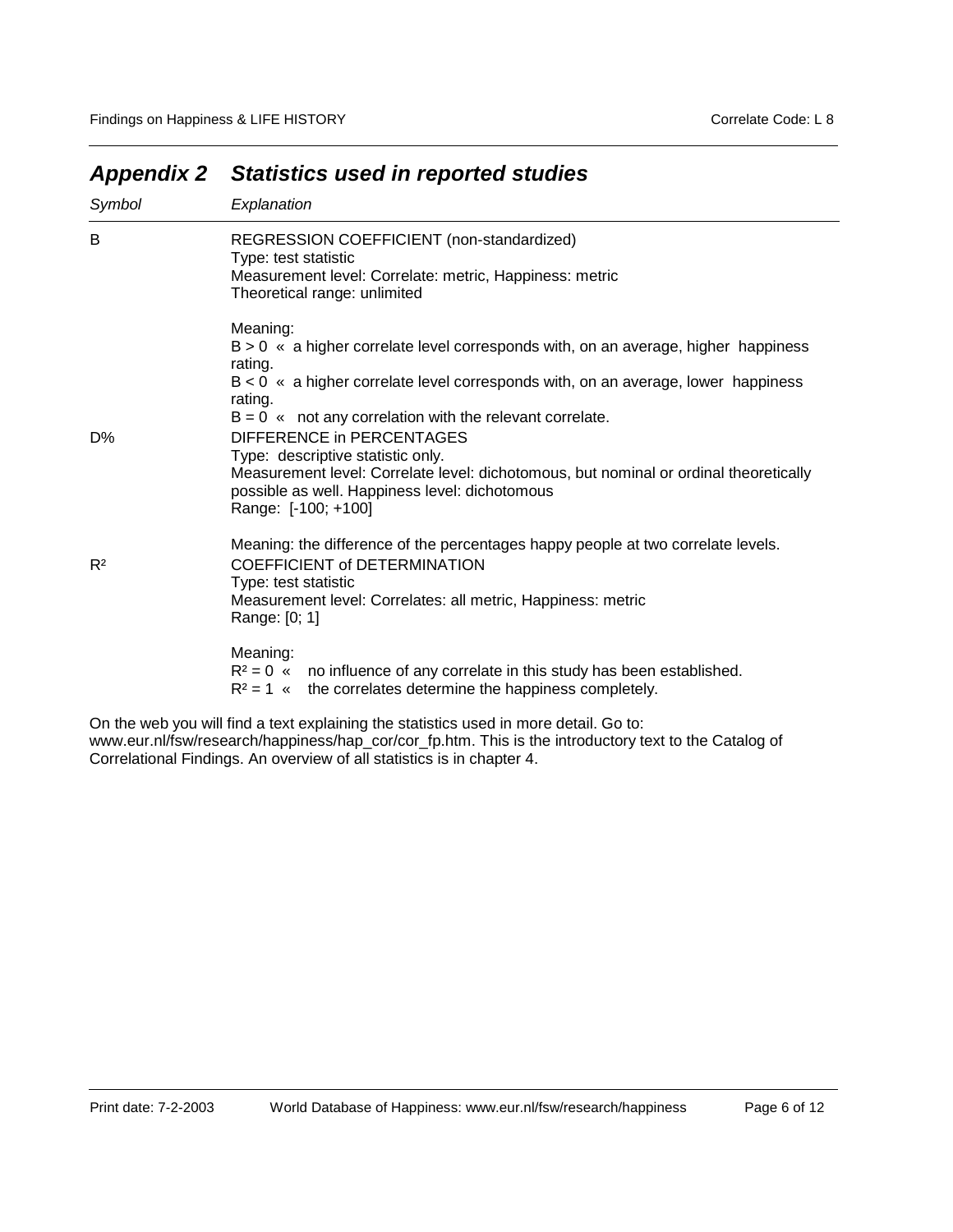### *Appendix 3: About the World Database of Happiness*

The World Database of Happiness is an ongoing register of scientific research on subjective appreciation of life. It brings together findings that are scattered throughout many studies and provides a basis for synthetic analysis. The research literature is processed as follows:

| Literature on happiness                                         |                                          |                              |                                |  |  |
|-----------------------------------------------------------------|------------------------------------------|------------------------------|--------------------------------|--|--|
| Selection                                                       |                                          | on subject                   |                                |  |  |
|                                                                 | Bibliography (1)                         |                              |                                |  |  |
|                                                                 | Directory (2)                            |                              |                                |  |  |
| <b>Selection of Emperical studies</b>                           |                                          |                              | Selection on valid measurement |  |  |
|                                                                 |                                          | <b>Happiness Queries (3)</b> |                                |  |  |
|                                                                 | Testbank                                 |                              |                                |  |  |
| Abstracting                                                     | and classification $\int$<br>of findings |                              |                                |  |  |
| <b>Correlational Findings</b><br><b>Distributional Findings</b> |                                          |                              |                                |  |  |
| How happy people are<br>What goes with happiness                |                                          |                              |                                |  |  |
| o Happiness in Nations (4)                                      |                                          |                              |                                |  |  |
| o Happiness in Publics (6)                                      |                                          |                              |                                |  |  |

- **1** BIBLIOGRAPHY OF HAPPINESS Presents all contemporary scientific publications. Detailed subjectclassification. Current contents: 3422 titles, mainly in English.
- **2** DIRECTORY OF INVESTIGATORS Names and addresses of most authors on the subject. Enumerates years of publication. Current contents: 5818 names and 3073 addresses. Part of Bibliography.
- **3** CATALOG OF HAPPINESS QUERIES (testbank) Presents all indicators that tap happiness as defined here. Current content: 522 measures, mostly single questions. Queries are classified by focus, time reference, mode of observation, rating and wording.
- **4** CATALOG OF HAPPINESS IN NATIONS Presents distributional research findings, in particular responses to questions on happiness in national survey studies. Allows comparison across time and nations. Current content: 1889 surveys in 112 nations, 1946-2000.
- **5** CATALOG OF HAPPINESS IN PUBLICS Distributional findings on happiness in special publics within nations, such as aged people. Current contents: 705 studies. Part of Catalog of Correlational Findings.
- **6** CATALOG OF CORRELATIONAL FINDINGS Presents abstracts of correlational research findings. Detailed subject-classification. Allows comparison through time and across nations. Current contents: 7476 findings from 705 studies in 140 nations, 1911-2000.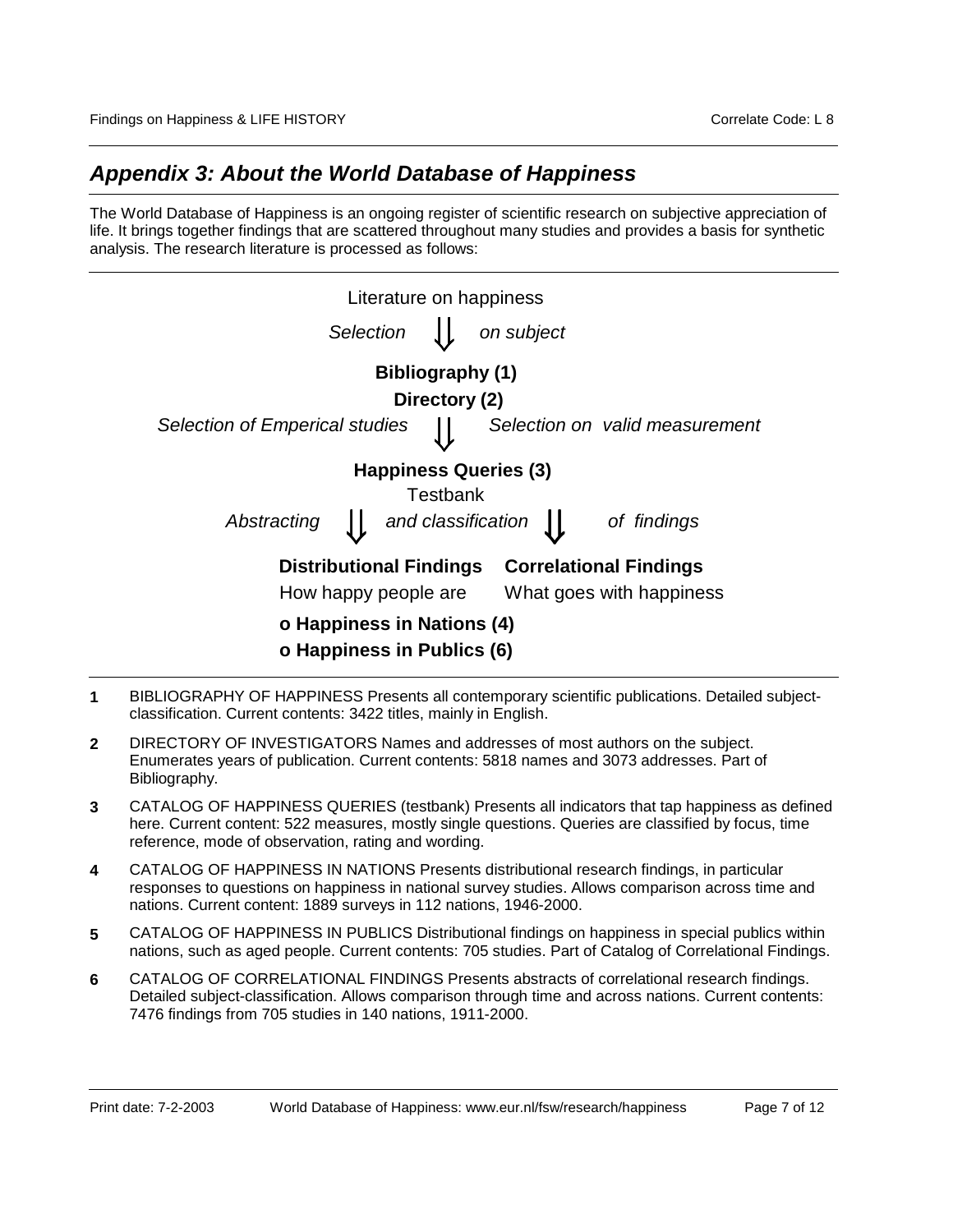|                 |                                                                 | <b>Number of Studies</b> |
|-----------------|-----------------------------------------------------------------|--------------------------|
| Main Category's | <b>Category Name</b>                                            | in this Category         |
| A 1             | ACTIVITY LEVEL (how much one does)                              | 53                       |
| A <sub>2</sub>  | <b>ACTIVITY PATTERN</b> (what one does)                         | $\overline{7}$           |
| A <sub>3</sub>  | <b>AFFECTIVE LIFE</b>                                           | 31                       |
| A <sub>4</sub>  | AGE                                                             | 279                      |
| A 5             | <b>AGGRESSION</b>                                               | 11                       |
| A6              | <b>ANOMY</b>                                                    | 30                       |
| A7              | APPEARANCE (good looks)                                         | 8                        |
| A <sub>8</sub>  | <b>ATTITUDES</b>                                                | 4                        |
| A 9             | AUTHORITARIANISM                                                | 4                        |
| <b>B3</b>       | <b>BODY</b>                                                     | 66                       |
| C <sub>1</sub>  | <b>CHILDREN 1:</b>                                              | 4                        |
| C <sub>10</sub> | <b>CREATIVENESS</b>                                             | 6                        |
| C 11            | <b>CULTURE</b> (Arts and Sciences)                              | $\,6$                    |
| C <sub>2</sub>  | <b>CHILDREN: WANT FOR (Parental aspirations)</b>                | 6                        |
| C <sub>3</sub>  | CHILDREN: HAVING (parental status)                              | 145                      |
| C <sub>4</sub>  | CHILDREN's CHARACTERISTICS                                      | 19                       |
| C <sub>5</sub>  | <b>CHILDREN: RELATION WITH</b>                                  | 8                        |
| C <sub>6</sub>  | CHILDREN: REARING (parental behavior)                           | 11                       |
| C <sub>7</sub>  | <b>COMMUNAL LIVING</b>                                          | $\mathbf{1}$             |
| C <sub>8</sub>  | <b>CONCERNS</b>                                                 | 15                       |
| C <sub>9</sub>  | <b>COPING</b>                                                   | 27                       |
| D <sub>1</sub>  | DAILY JOYS & HASSLES                                            | 4                        |
| E 1             | <b>EDUCATION</b>                                                | 243                      |
| E <sub>2</sub>  | <b>EMPLOYMENT</b>                                               | 180                      |
| E 3             | <b>ETHNICITY</b>                                                | 63                       |
| $E_4$           | <b>EXPRESSIVE BEHAVIOR</b>                                      | 10                       |
| F <sub>1</sub>  | FAMILY OF ORIGIN (earlier family for adults, current for young) | 195                      |
| F <sub>2</sub>  | <b>FAMILY OF PROCREATION</b>                                    | 42                       |
| F <sub>3</sub>  | <b>FAMILY OF RELATIVES</b>                                      | 145                      |
| F4              | <b>FARMING</b>                                                  | 30                       |
| F <sub>5</sub>  | <b>FREEDOM</b>                                                  | 24                       |
| F <sub>6</sub>  | <b>FRIENDSHIP</b>                                               | 123                      |
| G 1             | <b>GENDER</b>                                                   | 252                      |
| G <sub>2</sub>  | <b>GRIEF</b>                                                    | 1                        |
| H 10            | <b>HOPE</b>                                                     | 3                        |
| H 11            | HOUSEHOLD: COMPOSITION                                          | 90                       |
| H 12            | <b>HOUSEHOLD: WORK</b>                                          | 10                       |
| H 13            | <b>HOUSING</b>                                                  | 75                       |
| H <sub>2</sub>  | <b>HANDICAP</b>                                                 | 13                       |

# *Appendix 4 Further Findings in the World Database of Happiness*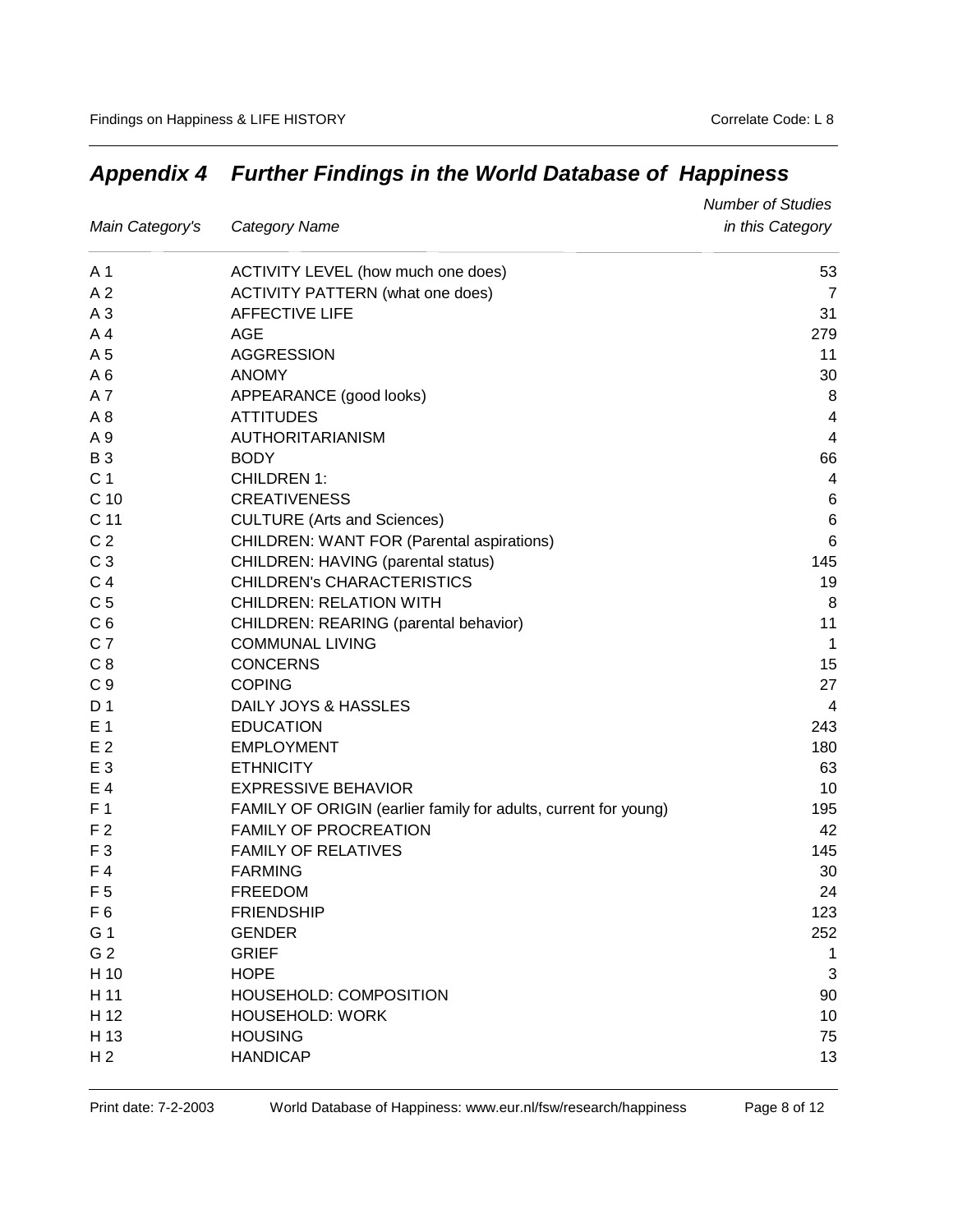| $H_3$           | <b>HAPPINESS: ATTITUDES</b>                             | 39             |
|-----------------|---------------------------------------------------------|----------------|
| H <sub>5</sub>  | <b>HAPPINESS CAREER</b>                                 | 144            |
| $H_6$           | HAPPINESS: CURRENT LEVEL                                | 260            |
| $H_8$           | <b>HEALTH-BEHAVIOR</b>                                  | 15             |
| H 9             | <b>HELPING</b>                                          | 4              |
| $\vert$ 1       | <b>INCOME</b>                                           | 415            |
| 12              | <b>INSTITUTIONAL LIVING</b>                             | 28             |
| 13              | <b>INTELLIGENCE</b>                                     | 63             |
| $\overline{14}$ | <b>INTERESTS</b>                                        | 5              |
| 15              | <b>INTERVIEW</b>                                        | 49             |
| 16              | <b>INTIMACY</b>                                         | 70             |
| L <sub>1</sub>  | <b>LANGUAGE</b>                                         | 1              |
| $L$ 10          | <b>LOCAL ENVIRONMENT</b>                                | 270            |
| L <sub>11</sub> | <b>LOTTERY</b>                                          | $\overline{7}$ |
| L <sub>12</sub> | LOVE-LIFE                                               | 26             |
| L <sub>2</sub>  | <b>LEADERSHIP</b>                                       | 8              |
| $L_3$           | <b>LEISURE</b>                                          | 128            |
| L <sub>4</sub>  | LIFE APPRAISALS: OTHER THAN HAPPINESS4                  | 290            |
| L <sub>5</sub>  | LIFE-CHANGE                                             | 26             |
| L6              | LIFE-EVENTS                                             | 63             |
| L7              | LIFE-GOALS                                              | 52             |
| L8              | <b>LIFE HISTORY</b>                                     | 1              |
| L <sub>9</sub>  | <b>LIFE STYLE</b>                                       | 4              |
| M 1             | <b>MARRIAGE: MARITAL STATUS CAREER</b>                  | 32             |
| M 10            | <b>MIGRATION: MIGRANT WORK</b>                          | 3              |
| M 11            | <b>MILITARY LIFE</b>                                    | 5              |
| M 12            | <b>MODERNITY</b>                                        | 5              |
| M 13            | <b>MOOD</b>                                             | 181            |
| M 2             | <b>MARRIAGE: CURRENT MARITAL STATUS</b>                 | 315            |
| M <sub>3</sub>  | <b>MARRIAGE: RELATIONSHIP</b>                           | 99             |
| M 4             | <b>MARRIAGE: PARTNER</b>                                | 34             |
| M 5             | <b>MEANING</b>                                          | 18             |
| M <sub>6</sub>  | <b>MEDICAL TREATMENT</b>                                | 49             |
| M7              | <b>MENTAL HEALTH</b>                                    | 99             |
| M 8             | <b>MIGRATION: OTHER COUNTRY</b>                         | 9              |
| M 9             | MIGRATION: MOVING WITHIN COUNTRY (residential mobility) | 17             |
| N <sub>1</sub>  | <b>NATIONALITY</b>                                      | 5              |
| N <sub>2</sub>  | <b>NATION: TIME &amp; PLACE</b>                         | 20             |
| N <sub>3</sub>  | NATIONAL CHARACTER (modal personality)                  | 2              |
| N 4             | NATION'S CONDITION                                      | 52             |
| N <sub>6</sub>  | <b>ATTITUDES TO THE NATION</b>                          | 111            |
| N 7             | LIVABILITY OF THE NATION                                | 5              |
| N 8             | <b>NUTRITION</b>                                        | 18             |
| O <sub>1</sub>  | <b>OCCUPATION</b>                                       | 133            |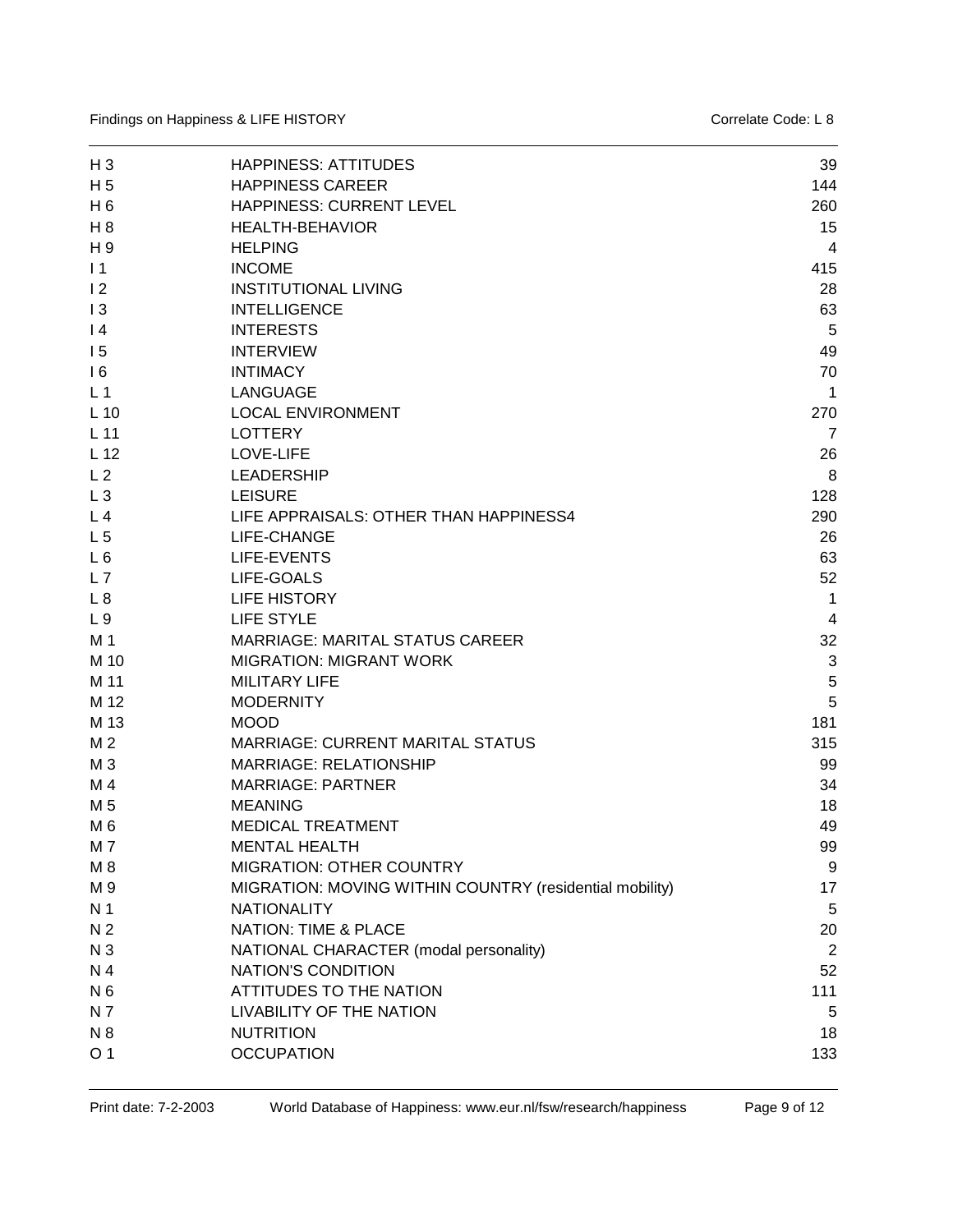| O <sub>2</sub> | ORGAN TRANSPLANTATION                                 | 11             |
|----------------|-------------------------------------------------------|----------------|
| P 1            | PERSONALITY: HISTORY                                  | 44             |
| P 10           | <b>POSSESSIONS</b>                                    | 26             |
| P 12           | <b>PROBLEMS</b>                                       | 20             |
| P 13           | PSYCHO-SOMATIC COMPLAINTS                             | 53             |
| P <sub>2</sub> | PERSONALITY: CHANGE                                   | $\overline{7}$ |
| P 3            | PERSONALITY: CURRENT ORGANIZATION                     | $\overline{7}$ |
| P <sub>4</sub> | PERSONALITY: CURRENT TRAITS                           | 392            |
| P 5            | <b>PERSONALITY: LATER</b>                             | 23             |
| P 6            | PHYSICAL HEALTH                                       | 286            |
| <b>P7</b>      | <b>PLANNING</b>                                       | $\overline{7}$ |
| $P_8$          | <b>POLITICS</b>                                       | 197            |
| P 9            | <b>POPULARITY</b>                                     | 22             |
| <b>R</b> 1     | <b>RELIGION</b>                                       | 198            |
| R <sub>2</sub> | <b>RESOURCES</b>                                      | 8              |
| R 3            | <b>RETIREMENT</b>                                     | 46             |
| <b>R4</b>      | <b>ROLES</b>                                          | 13             |
| S <sub>1</sub> | <b>SCHOOL</b>                                         | 92             |
| S 10           | <b>SOCIAL SUPPORT: RECEIVED</b>                       | 26             |
| S 11           | <b>SOCIAL SUPPORT: Provided</b>                       | 3              |
| S 12           | <b>SPORTS</b>                                         | 32             |
| S 13           | <b>STIMULANTS</b>                                     | 33             |
| S 14           | <b>SUICIDE</b>                                        | 4              |
| S 15           | SUMMED EFFECTS ON HAPPINESS                           | 71             |
| S <sub>2</sub> | <b>SELF-IMAGE</b>                                     | 193            |
| S <sub>3</sub> | <b>SEX-LIFE</b>                                       | 54             |
| S <sub>4</sub> | <b>SLEEP</b>                                          | 10             |
| S <sub>5</sub> | <b>SOCIAL MOBILITY</b>                                | 16             |
| S <sub>6</sub> | SOCIAL PARTICIPATION: PERSONAL CONTACTS               | 50             |
| <b>S7</b>      | SOCIAL PARTICIPATION: VOLUNTARY ASSOCIATIONS          | 111            |
| $S_8$          | SOCIAL PARTICIPATION: TOTAL (personal + associations) | 25             |
| S 9            | SOCIAL STATUS (Socio-Economic Status)                 | 140            |
| T <sub>1</sub> | <b>TIME</b>                                           | 27             |
| T <sub>2</sub> | <b>THERAPY</b>                                        | 9              |
| T <sub>3</sub> | <b>TOLERANCE</b>                                      | 37             |
| V <sub>1</sub> | <b>VALUE CAREER</b>                                   | 8              |
| V <sub>2</sub> | VALUES: CURRENT PREFERENCES (own)                     | 49             |
| $V_3$          | VALUES: CLIMATE (current values in environment)       | 4              |
| V <sub>4</sub> | VALUES: SIMILARITY (current fit with others)          | 5              |
| V <sub>5</sub> | <b>VICTIM</b>                                         | 11             |
| W 1            | <b>WAR</b>                                            | 5              |
| W 2            | <b>WORK CAREER</b>                                    | 1              |
| W <sub>3</sub> | <b>WORK CONDITIONS</b>                                | 34             |
| W 4            |                                                       |                |
|                | WORK-ATTITUDES                                        | 313            |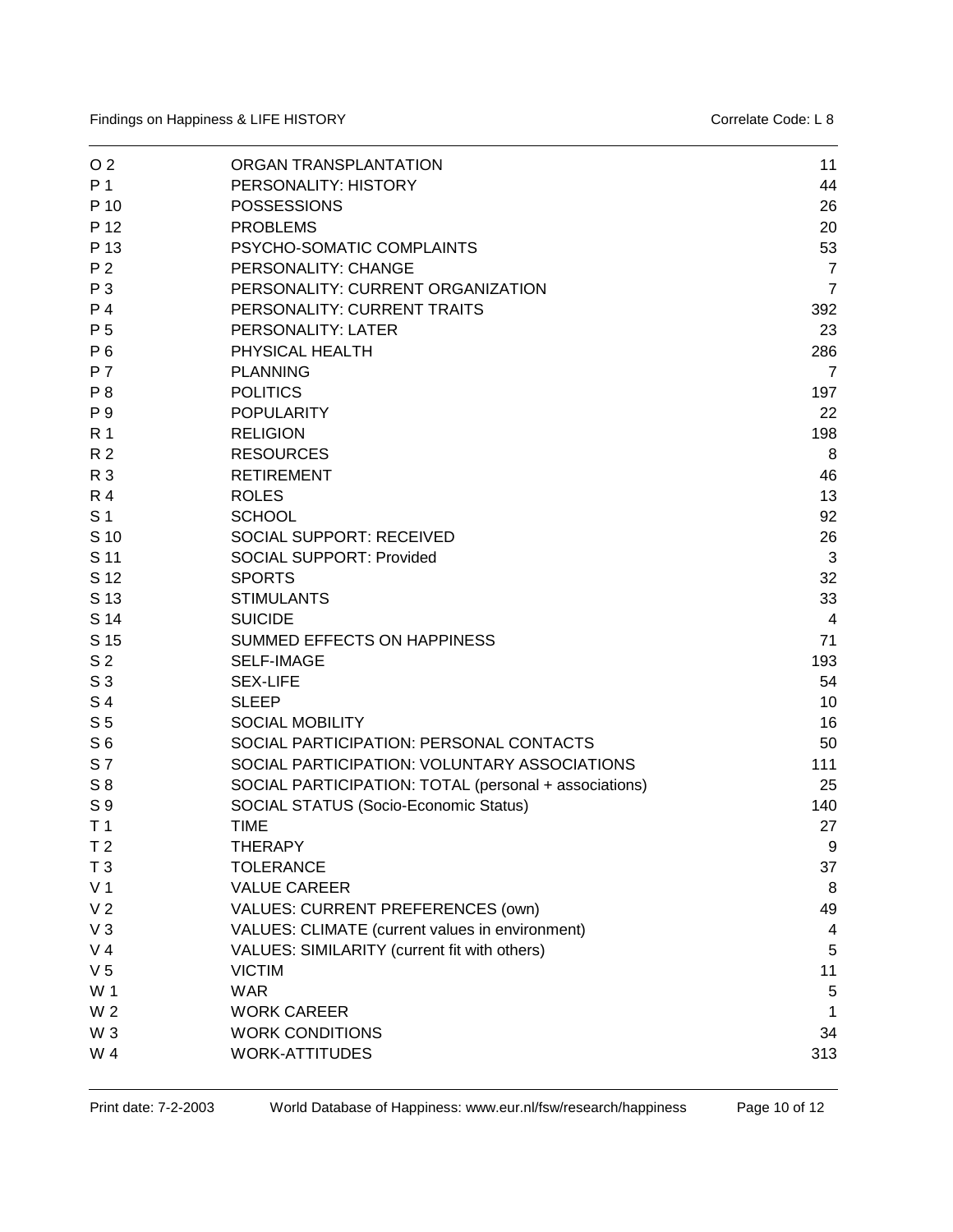| W 5 | WORK-PERFORMANCE (current) | 6  |
|-----|----------------------------|----|
| W 6 | <b>WORRIES</b>             |    |
|     | UNCLASSIFIED               | 22 |